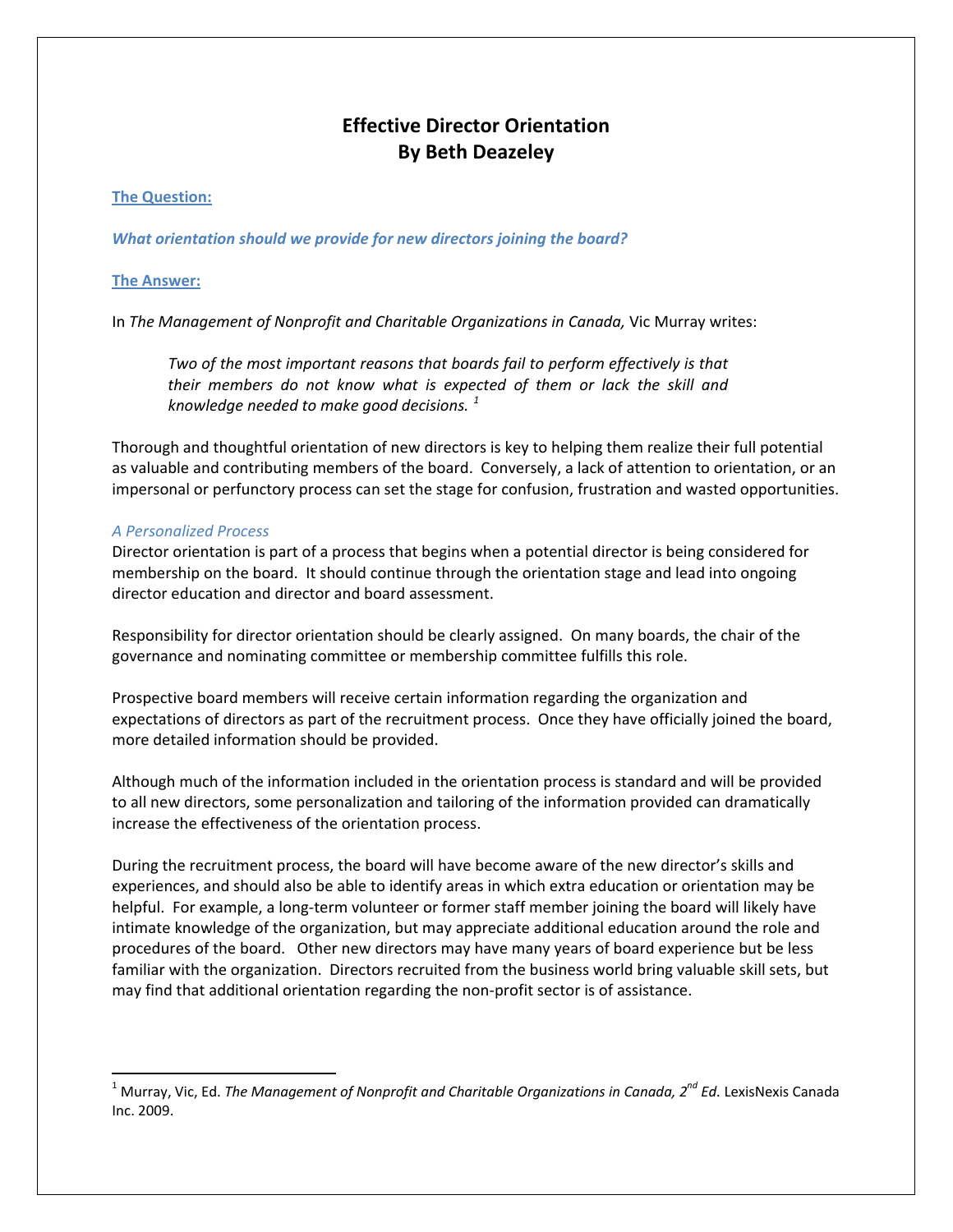## *Orientation to the Organization*

New directors should receive orientation and information relating to the organization and also to the board. Important information about the organization includes:

- the mandate of the organization and its mission, vision and values
- its membership, stakeholders and communities served
- the organization's stage of development (startup, growth, established) and some key points from its history
- strategic direction as well as short- and long-term goals
- major risks facing the organization and strategies for dealing with them
- organizational structure and key staff positions
- funding and accountabilities
- services provided / activities and programs

#### *Orientation to the Board*

New directors should also receive information on the board and its processes as well as detailed expectations of directors.

Key information about the board may include:

- the board's mandate and areas of responsibility
- board organization officers, committee structure etc.
- terms of directors, committee membership, chairs etc.
- board work plan, including current projects and priorities
- board culture and protocols relating to motions, voting, agenda, telephone participation etc.

Expectations of directors should be clearly set out and may include:

- meeting attendance
- availability for unscheduled meetings and phone calls
- committee participation and board work done outside regular meetings
- a personal financial commitment by way of donations or membership dues
- participation in fundraising activities and / or attendance at major events
- use of personal / professional networks
- recruiting future board members
- serving as an ambassador of the organization

#### *Written Orientation Materials – the Board Manual*

The main tool used by most not-for-profit organizations to orient new directors is the board manual, which is often a binder containing the documents referred to below. It is important that the board manual be updated regularly so as to stay current. It should also be easy to read. It is important to strike a balance: providing sufficient information while not overwhelming new directors with excessive detail. Summary information can be useful in some areas, but is not recommended for key documents such as by‐laws.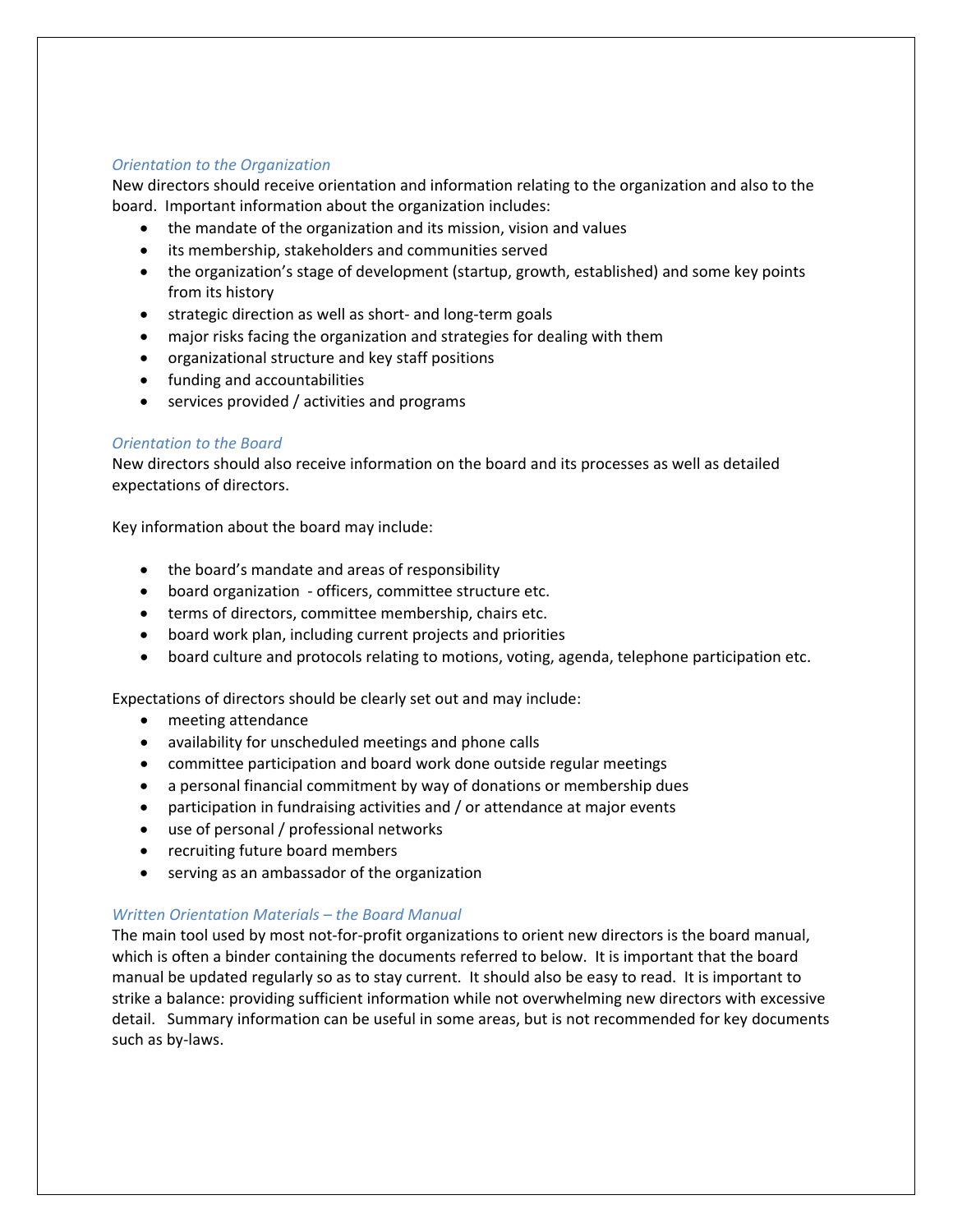The board manual often includes:

- articles of incorporation / letters patent
- by-laws
- annual report(s) and financial statements
- minutes from recent board meetings
- information regarding insurance (including directors' and officers' liability coverage)
- annual fundraising plan and list of major funders
- operating budget
- promotional material and website information
- annual strategic plan
- board's current year work priorities and plan, including schedule of upcoming meetings, AGM and retreats
- policies including confidentiality, conflict of interest, investments, etc.
- organizational chart
- profiles and contact information for senior staff and board members
- board and committee mandates
- director position descriptions

Some organizations also include educational material such as articles or links to further information on the organization, the not‐for‐profit sector, and/or board governance. This can be a way to tailor the orientation package to the specific needs of the new director.

#### *Live Orientation*

The board manual is an excellent resource; however, human interaction also plays a key role in the orientation process. To meet fellow board members and get a sense of the board's culture, the practice of having prospective directors observe a board meeting prior to joining can be helpful.

Once on the board, one option to help acclimatize new directors is to assign them a mentor who can help acquaint them with the board and answer any questions which may arise. This is an excellent opportunity to tailor the orientation process to the particular incoming director by providing them with a mentor who is experienced in the particular areas in which they may have questions.

A new director should also meet the executive director or CEO, and may also meet key staff members. A visit to see the organization's front‐line operations can go a long way towards providing a greater understanding of the organization and also bolstering a new director's commitment to the cause.

#### *The Importance of Following Up*

The director orientation process should not end once the new board member has received a copy of the manual and shaken hands with fellow directors and senior staff. Follow‐up is critical to the success of the process.

If the new director has been assigned a mentor, that person should initiate informal contact between board meetings for the first few months to address any questions. If there is no mentor assigned, a member of the governance and nominating or membership committee may fulfill the same role.